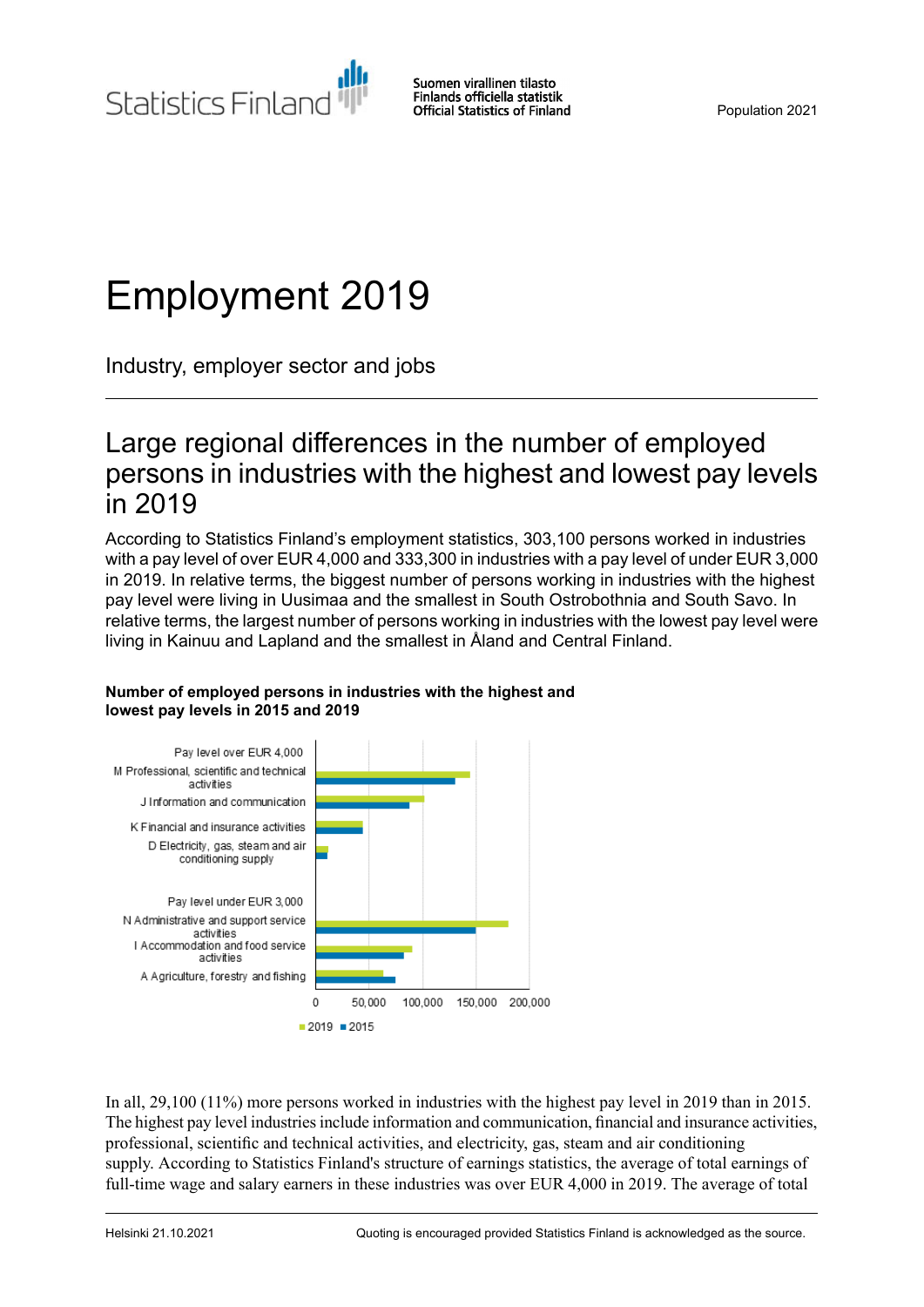earnings is used as a measure of the pay level because it describes in which industries the most wages and salaries are paid in relative terms and in which industries the least.

Altogether 21,400 (7%) more persons worked in industries with the lowest pay level in 2019 than in 2015. The lowest pay level industries include agriculture, forestry and fishing <sup>1</sup>, accommodation and food service activities, and administrative and support service activities. The average of total earnings of full-time wage and salary earners in these industries was under EUR 3,000 in 2019.

In industries with the highest pay level, the number of employed persons grew most in professional, scientific and technical activities, where 14,600 (11%) more persons worked than in 2015. In industries with the lowest pay level, the number of employed persons grew most in administrative and support service activities, where 30,000 (20%) more persons worked than in 2015. By contrast, the number of employed persons decreased by 11,000 in agriculture, forestry and fishing.

Altogether 70 per cent (1,737,100) of all employed persons worked in industries where the pay level was EUR 3,000 to 4,000. There were 66,500 (4%) more persons working in these industries in 2019 than in 2015. The number of employed persons in this group grew most in human health and social work activities, where 22,600 (6%) more persons worked in 2019 than in 2015.

### Most persons working in industries with the highest pay levels in Uusimaa in relative terms

Examined by region, most persons working in industries with the highest pay level were living in Uusimaa in relative terms in 2019. Per 1,000 persons of the same age, 146 persons aged 18 to 64 working in these industries were living in Uusimaa<sup>2</sup>. In relative terms, the next highest numbers of persons aged 18 to 64 working in industries with the highest pay level were living in Åland and Pirkanmaa; in Åland 97 and in Pirkanmaa 95 per 1,000 persons of the same age.

In relative terms, the lowest numbers of persons working in industries with the highest pay level were living in South Ostrobothnia and South Savo. In all, 44 persons aged 18 to 64 per 1,000 persons of the same age working in these industries were living in both of these regions. This figure was also under 50 in Lapland, North Karelia and Kainuu.

When examining Mainland Finland, the number of persons aged 18 to 64 working in industries with the highest pay level was relatively highest in Uusimaa, Pirkanmaa, Southwest Finland, North Ostrobothnia and Central Finland. These regions include Finland's seven largest towns: Helsinki, Espoo, Tampere, Vantaa, Oulu, Turku and Jyväskylä. In relative terms, Ostrobothnia, the location of Vaasa, the 15th largest town in Finland, had almost as many persons aged 18 to 64 working in industries with the highest pay level as Central Finland.

Wage and salary earners in agriculture, forestry and fishing are poorly represented in the structure of earnings statistics (1,700 1) wage and salary earners in 2019).

Persons aged 18 to 74 can be defined as employed persons in the employment statistics. However, persons age over 64 were 2) excluded from the regional examination. Their share is around one per cent of all employed persons.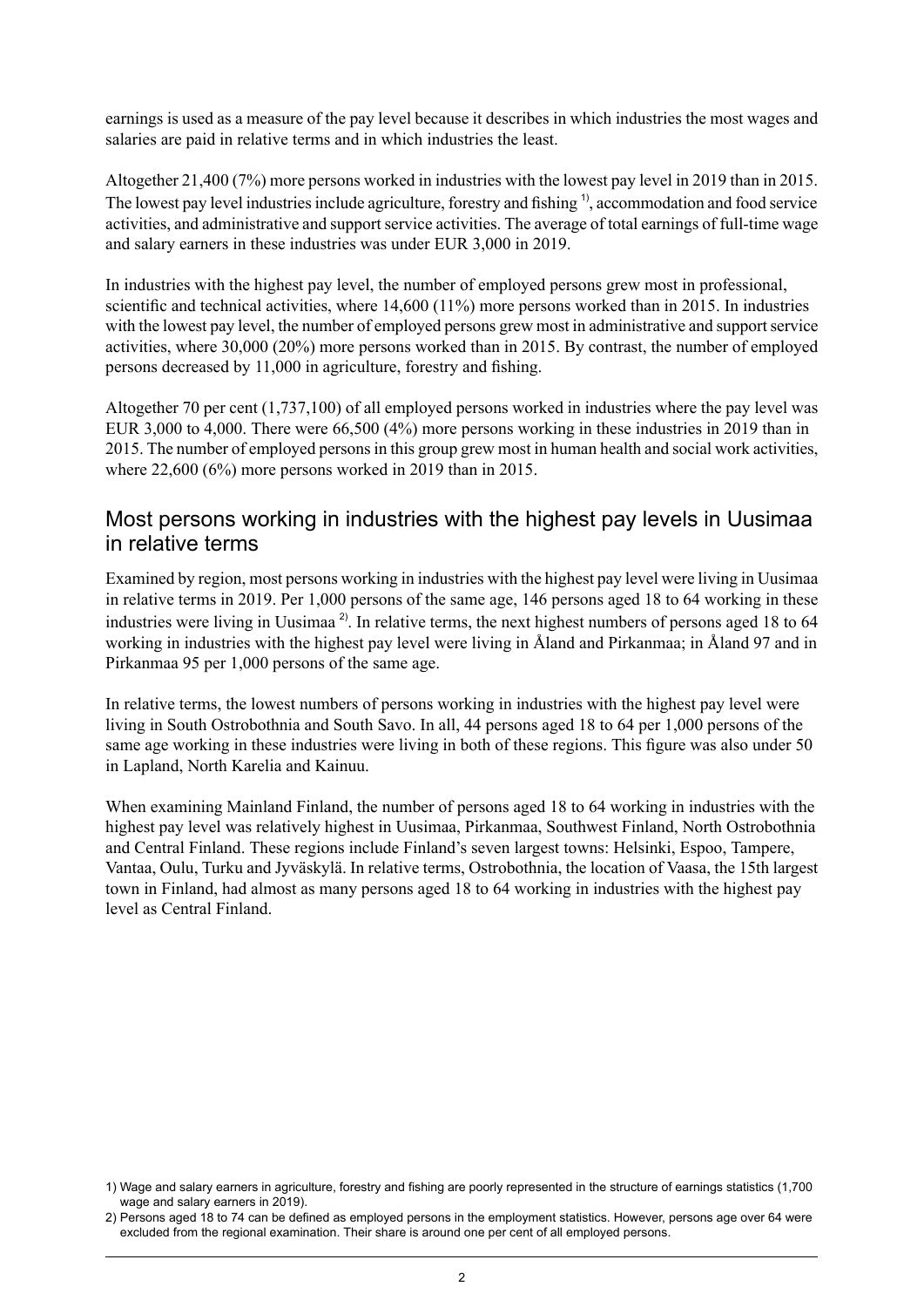**Employed persons aged 18 to 64 in industries with the highest and lowest pay levels per 1,000 persons of the same age by region in 2019**



In relative terms, most persons working in industries with the lowest pay level were living in Kainuu; 128 employed persons aged 18 to 64 per 1,000 persons of the same age. After Kainuu, the number of persons working in industries with the lowest pay level was in relative terms highest in Lapland. In relative terms, the lowest number of those working in industries with the lowest pay level were living in Åland and Central Finland; in Åland 92 and in Central Finland 94 employed persons aged 18 to 64 per 1,000 persons of the same age.

There were 45 more persons aged 18 to 64 per 1,000 persons of the same age working in industries with the highest pay level living in Uusimaa than in industries with the lowest pay level. In addition to Uusimaa, this difference was similar only in Åland. By contrast, all other regions had more persons aged 18 to 64 working in industries with the lowest pay level than in industries with the highest pay level. This difference was biggest in Kainuu, where it was 80 employed persons per 1,000 persons of the same age and smallest in Pirkanmaa, where it was nearly zero.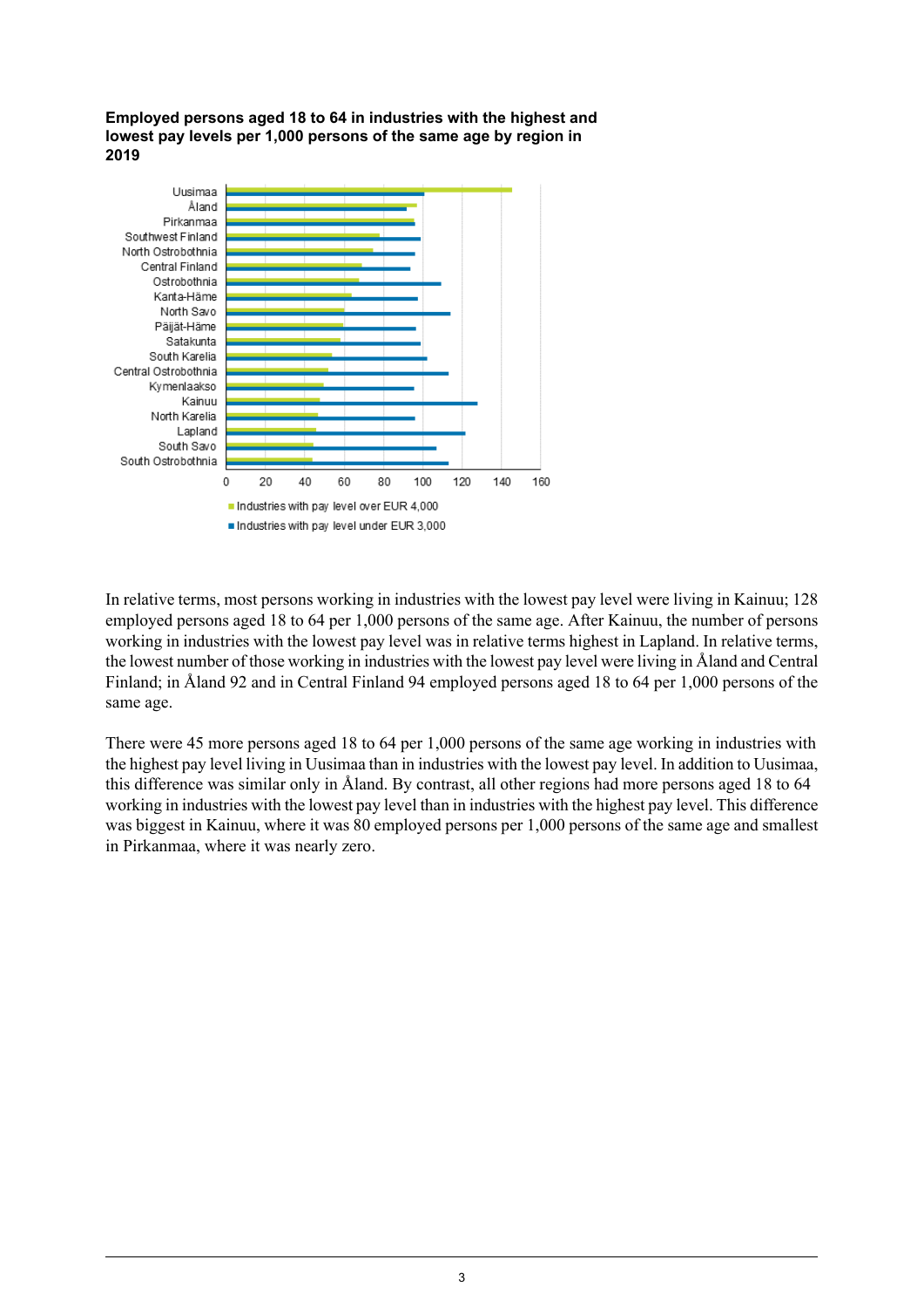## **Contents**

### **Tables**

#### **Appendix tables**

| Table 1. Employed persons aged 18 to 64 in industries grouped by pay levels per 1,000 persons of the same age by |  |
|------------------------------------------------------------------------------------------------------------------|--|
|                                                                                                                  |  |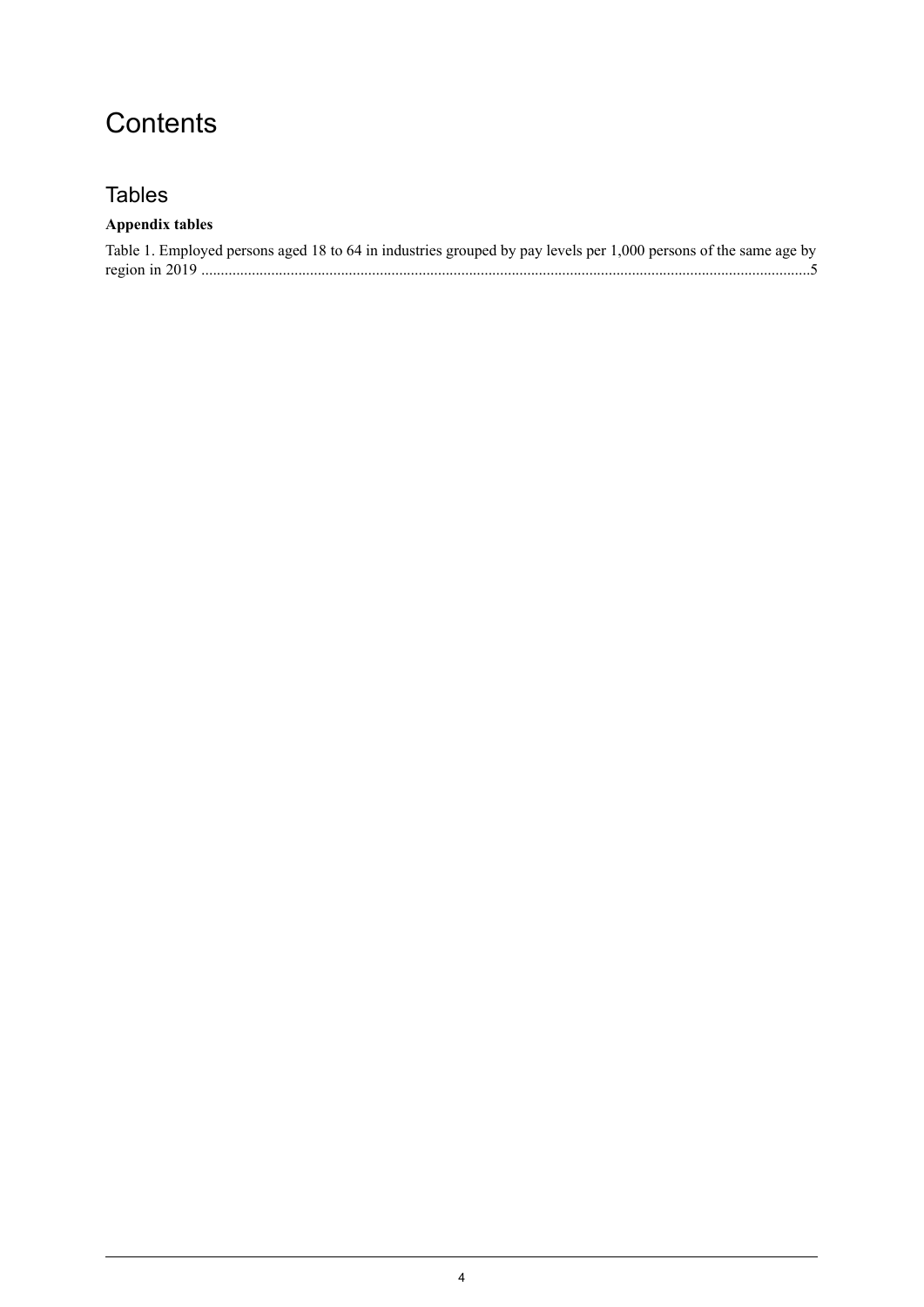# Appendix tables

#### <span id="page-4-0"></span>**Table 1. Employed persons aged 18 to 64 in industries grouped by pay levels per 1,000 persons of the same age by region in 2019**

| Region                  | Persons aged<br>18 to 64 | Industries with Number of<br>pay level over<br><b>EUR 4,00</b> | employed<br>perons<br>(over EUR<br>4,000) per<br>1,000<br>persons | Industries with Number of<br>pay level<br>under EUR<br>3,000 | employed<br>perons<br>(under EUR<br>3,000) per<br>1,000<br>persons | Industries with<br>pay level<br>between EUR<br>3,000-4,000 | Number of<br>employed<br>perons<br>(between<br><b>EUR</b><br>$3,000 - 4,000$<br>per 1,000<br>persons |
|-------------------------|--------------------------|----------------------------------------------------------------|-------------------------------------------------------------------|--------------------------------------------------------------|--------------------------------------------------------------------|------------------------------------------------------------|------------------------------------------------------------------------------------------------------|
| Åland                   | 17,188                   | 1,667                                                          | 97                                                                | 1,575                                                        | 92                                                                 | 10,851                                                     | 631                                                                                                  |
| South Karelia           | 72,066                   | 3,891                                                          | 54                                                                | 7,384                                                        | 102                                                                | 37,282                                                     | 517                                                                                                  |
| South<br>Ostrobothnia   | 105,314                  | 4,600                                                          | 44                                                                | 11,932                                                       | 113                                                                | 61,217                                                     | 581                                                                                                  |
| South Savo              | 71,957                   | 3,199                                                          | 44                                                                | 7,686                                                        | 107                                                                | 38,717                                                     | 538                                                                                                  |
| Kainuu                  | 39,435                   | 1,878                                                          | 48                                                                | 5,039                                                        | 128                                                                | 20,010                                                     | 507                                                                                                  |
| Kanta-Häme              | 95.889                   | 6.113                                                          | 64                                                                | 9,370                                                        | 98                                                                 | 54,596                                                     | 569                                                                                                  |
| Central<br>Ostrobothnia | 36,902                   | 1,921                                                          | 52                                                                | 4,176                                                        | 113                                                                | 21,335                                                     | 578                                                                                                  |
| <b>Central Finland</b>  | 157,779                  | 10,903                                                         | 69                                                                | 14,762                                                       | 94                                                                 | 81,632                                                     | 517                                                                                                  |
| Kymenlaakso             | 91,467                   | 4,550                                                          | 50                                                                | 8,729                                                        | 95                                                                 | 48,864                                                     | 534                                                                                                  |
| Lapland                 | 100,422                  | 4,613                                                          | 46                                                                | 12,241                                                       | 122                                                                | 53,733                                                     | 535                                                                                                  |
| Pirkanmaa               | 308,820                  | 29,465                                                         | 95                                                                | 29,648                                                       | 96                                                                 | 161,368                                                    | 523                                                                                                  |
| Ostrobothnia            | 99,222                   | 6,702                                                          | 68                                                                | 10,871                                                       | 110                                                                | 58,547                                                     | 590                                                                                                  |
| North Karelia           | 93,168                   | 4,368                                                          | 47                                                                | 8,947                                                        | 96                                                                 | 47,081                                                     | 505                                                                                                  |
| North<br>Ostrobothnia   | 236,226                  | 17,615                                                         | 75                                                                | 22,639                                                       | 96                                                                 | 124,040                                                    | 525                                                                                                  |
| North Savo              | 141,984                  | 8,482                                                          | 60                                                                | 16,197                                                       | 114                                                                | 73,971                                                     | 521                                                                                                  |
| Päijät-Häme             | 114,817                  | 6,820                                                          | 59                                                                | 11,099                                                       | 97                                                                 | 61,930                                                     | 539                                                                                                  |
| Satakunta               | 119,535                  | 6,941                                                          | 58                                                                | 11,848                                                       | 99                                                                 | 66,375                                                     | 555                                                                                                  |
| Uusimaa                 | 1,060,700                | 154,346                                                        | 146                                                               | 106,968                                                      | 101                                                                | 536,048                                                    | 505                                                                                                  |
| Southwest Finland       | 282,070                  | 21,980                                                         | 78                                                                | 27,870                                                       | 99                                                                 | 154,306                                                    | 547                                                                                                  |
| Total                   | 3,244,961                | 300,054                                                        | 92                                                                | 328,981                                                      | 101                                                                | 1,711,903                                                  | 528                                                                                                  |